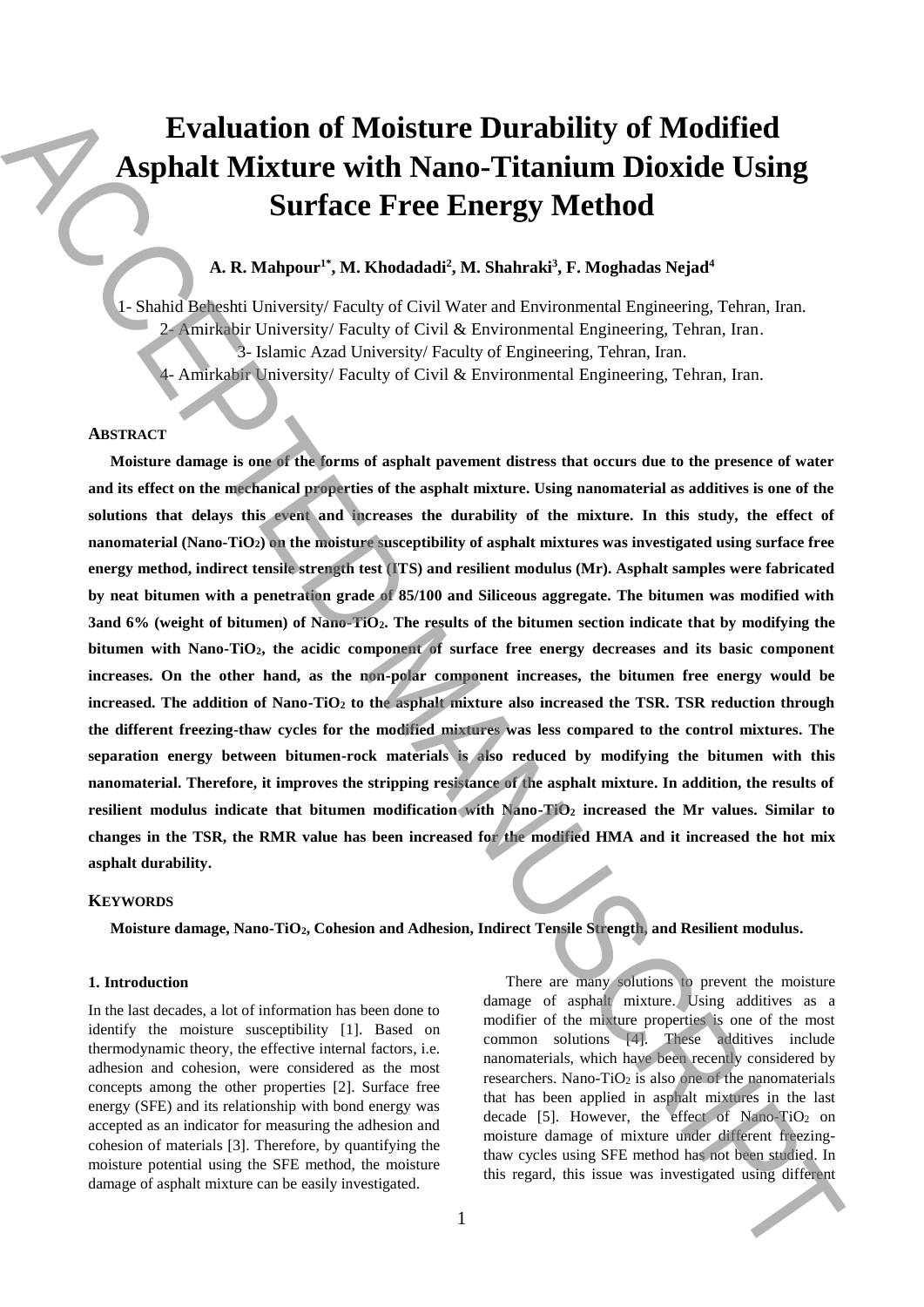techniques such as SFE method, indirect tensile test and resilient modulus test. Therefore, the SFE components of stone materials, neat bitumen, and modified bitumen with Nano-TiO<sub>2</sub> were obtained and compared with the corresponding mixture results. As a result, the effect of Nano-Ti $O_2$  on moisture susceptibility and different freezing-thaw cycles was determined.

# **2. Materials**

# 2.1. Aggregate

A silica aggregate with NMAS of 19 mm was used to fabricate the asphalt mixture.

## 2.2. Bitumen

A neat binder with PG64-22 was used in this study

2.3. Nano-Ti $O<sub>2</sub>$ 

Nano-TiO<sup>2</sup> with a maximum particle size of 5 nm was used in this research. Nano-TiO<sub>2</sub> with total weight percentages of 0, 1%, 3% and 5% were blended with bitumen and named T0, T1, T3 and T5, respectively. The uniformity of dispersion of nanomaterials in the modified bitumen was investigated using a field emission scanning electron microscopy (FESEM) as shown in Fig. 1. Solution units introduced in the state of the state of the state of the state of the state of the state of the state of the state of the state of the state of the state of the state of the state of the state of the state



**Fig. 1: FESEM image of bitumen modified with 5% Nano-TiO<sup>2</sup> in different magnifications**

#### **3. Experimental Program**

## 3.1. Mixing and compact temperature

According to ASTM-D4402, the viscosity of different bitumens were measured at 135 and 160°C using Brookfield device and the mixing and compaction temperatures were obtained.

#### 3.2. Optimum bitumen content (OBC)

OBC was determined according ASTDM D1559. It was found 5.6% for neat bitumen. It should be noted that the addition of Nano-TiO<sub>2</sub> did not have a significant effect on OBC.

#### 3.3. SFE measurement

In this research, acid-base theory was used to measure SFE components including 1-Non-polar component  $(\Gamma^{AB})$ , 2- acidic component  $(\Gamma^+)$ , and 3- base component

 $(\Gamma)$ . Therefore the total SFE  $(\Gamma)$ , will be determined as Eq. 1:

$$
\Gamma = \Gamma^{\text{Lw}} + \Gamma^{\text{AB}} = \Gamma^{\text{Lw}} + 2\sqrt{\Gamma^{\dagger}\Gamma^{\dagger}}
$$
 (1)

To aim this, sessile drop (SD) method was applied with three probe liquids. After finding the contact angle of these liquids with known SFE components, three equations as Eq. 2 can be simultaneously considered to find three unknowns of SFE components of bitumen:

$$
\Gamma_L^{Total}(1+\cos\theta) = 2[(\sqrt{\Gamma_b^{LW}\Gamma_L^{LW}}) + (\sqrt{\Gamma_b^+\Gamma_L^-} + \sqrt{\Gamma_b^-\Gamma_L^+})]
$$
(2)

In which, ɵ is contact angle of each liquid. Two indexes of b and L are corresponded to bitumen and probe liquid.

#### 3.4. Moisture susceptibility

3.4.1. Indirect tensile strength (ITS) test

ITS test was performed on cylindrical sample with an air void of 7%, according to AASHTO-T283 with 1, 3, and 5 freezing-thaw cycles. Tensile strength ratio (TSR) was calculated as Eq. 3 that ITS<sub>wet</sub> and ITS<sub>Dry</sub> are ITS of unconditioned and conditioned mixture sample:

$$
\text{TSR} = \frac{\text{ITS}_{\text{w}}}{\text{ITS}_{\text{bry}}} \times 100\tag{3}
$$

#### 3.4.2. Resilient modulus  $(M_r)$  test

 $M_r$  of mixture samples was determined as Eq. 4 using UTM25 at 25°C:

$$
\frac{P(v+0.27)}{tx\delta_h} \tag{4}
$$

Resilient modulus ratio (RMR) was determined from division of Mr of wet sample to dry sample.

## **4. Result and summary**

#### 4.1. SFE results

 $Mr$ 

Regarding the contact angle of three probe liquids and investigation of their validity using statistical analysis (one way ANOVA), the results of total SFE of different bitumen types were found as Table 1.

|  |  |  |  |  | Table 1. SFE values of different bitumens $(mj/m2)$ |  |
|--|--|--|--|--|-----------------------------------------------------|--|
|--|--|--|--|--|-----------------------------------------------------|--|

| Type of<br>bitumen | г    | <b>rlw</b> | $\mathbf{r}$ AB | $\Gamma^+$ | г-  |
|--------------------|------|------------|-----------------|------------|-----|
| T <sub>0</sub>     | 16.3 | 14.0       | 2.4             | 2.6        | 0.5 |
| T <sub>3</sub>     | 17.7 | 14.9       | 2.8             |            | 0.8 |
| T6                 | 18.1 | 15.1       | 2.9             | 2.4        | 0.9 |

According to Table 1, the total free energy value of neat